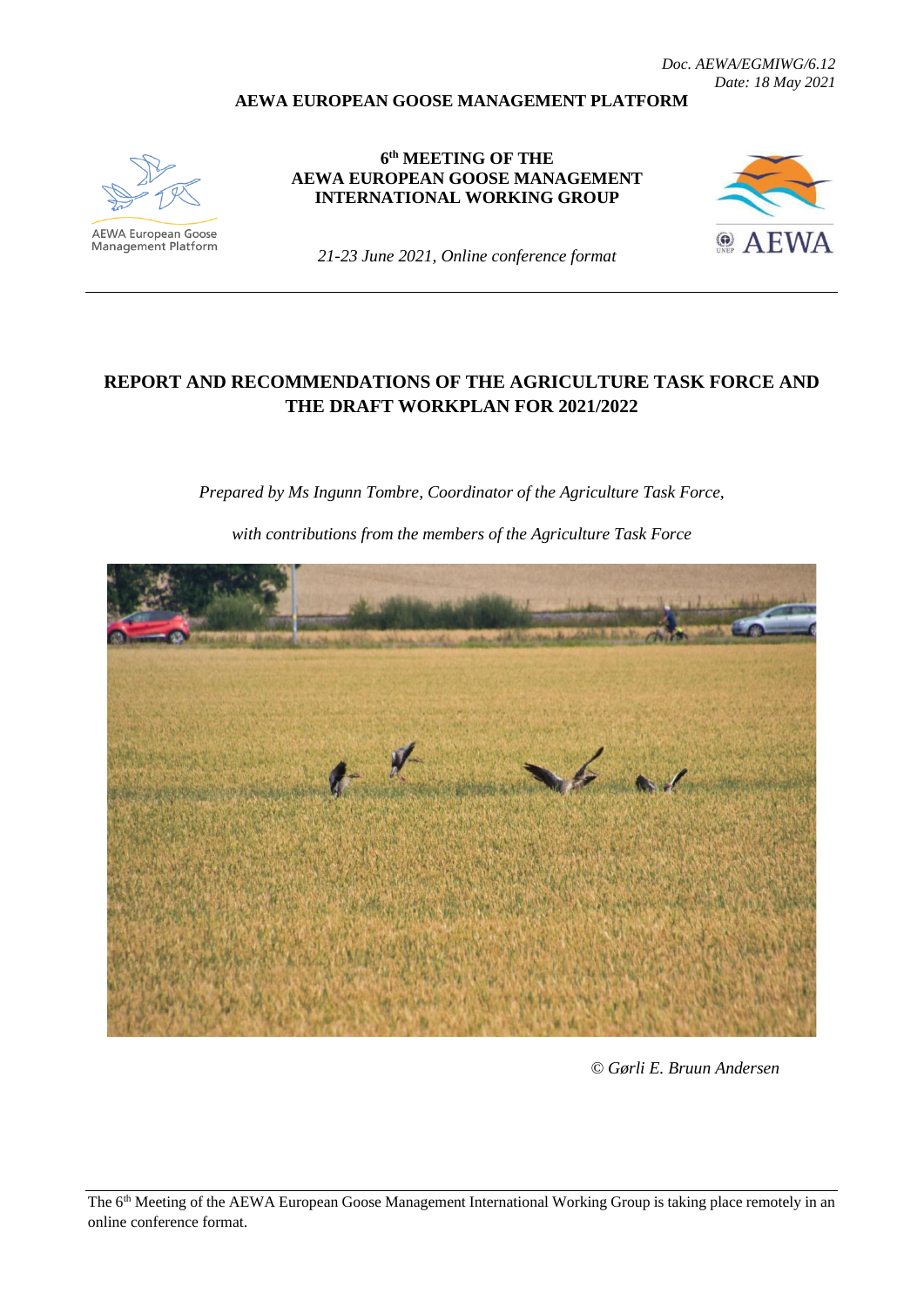### **Introduction**

The role of the Agriculture Task Force is to assist the Working Group, Task Forces and processes in the European Goose Management Platform (EGMP). In this document, an overview of activities since the 5<sup>th</sup> meeting of the AEWA European Goose Management International Working Group 15-18 June 2020 (virtual) is given. A draft workplan for 2021/2022, pending on the incorporation of the outcomes of the  $3<sup>rd</sup>$  meeting of the Agriculture Task Force being held before the  $6<sup>th</sup>$  meeting of the AEWA European Goose Management International Working Group 21-23 June 2021 (also virtual), is also presented.

### **1. Status of the Task Force Membership**

The Agriculture Task Force consists of 28 members as at 15 April 2021, representing ten Range States and representatives from Birdlife International, Copa Cogeca, FACE, the Wadden Sea Forum, Wetlands International, the EGMP Data Centre and the EGMP Secretariat (Annex 1).

### **2. Meetings**

All the members of the Task Force have met twice in online meetings: 4 September 2020 and 12 March 2021. At these meetings various issues from the workplan have been discussed. As we are aiming for transparent processes, we have also thrived to inform about, and discuss, activities in the other Task Forces as well as administrative and operational issues under AEWA, the EGMP Data Centre and the Secretariat. This was achieved by important contributions from the Data Centre and the Secretariat.

Another online meeting was held on 26 March 2021 in a sub-group/organising committee to plan a specific webinar on agricultural issues (details are provided in section 3 of this document).

#### **3. Report of key activities and outcomes**

Activities in the Task Force reflect the workplan for 2020-2021, and the different activities are listed below.

#### *Metadata overview*

In order to create a file providing information about relevant activities/projects with themes at the interphase between geese and agriculture, various access options and platforms have been discussed. As the main aim for such an overview is to share knowledge about relevant information (goose impacts, species-, crop- and sitespecific patterns and trends), contact persons and available publications/outreach should be easily available. It has now been decided that the document with information about all the activities will be kept in the *GitLab* **platform**, a platform already in use by the Modelling Consortium for various data files, scripts, etc. The overview can be found following this link [https://gitlab.com/aewa-egmp/agriculture-task-force/list-of](https://gitlab.com/aewa-egmp/agriculture-task-force/list-of-activities)[activities](https://gitlab.com/aewa-egmp/agriculture-task-force/list-of-activities) and is open access. If we need to add a new activity, or something needs to be edited (e.g. add a publication reference linked to one of the activities) the document should be downloaded, edited, new date added and then the document must be uploaded again. If more files from the Agriculture Task Force need to be stored and made available in this dynamic way, they may be uploaded here as well.

#### *Cost assessments*

Cost assessments will make the goose problems for agriculture visual and justify the various actions implemented in the different Range States. This will be the outcome of impact models and the Modelling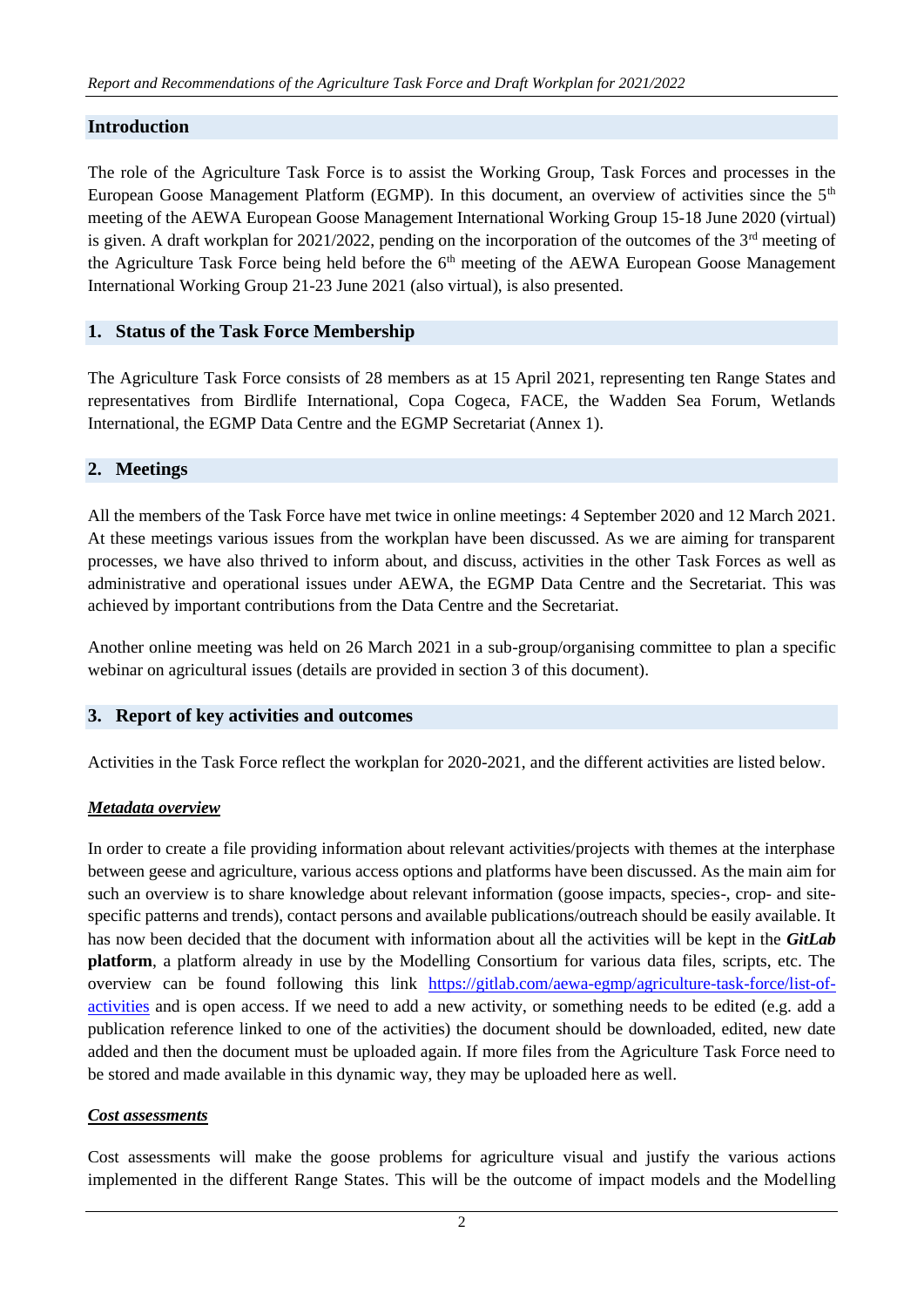Consortium has work in progress with several members also being members of the present task force. Processes will be coordinated, and results will be evaluated and discussed in the coming year. Some initiatives have also been initiated by other Task Forces (the Task Force for the Svalbard/SW Scotland population of Barnacle Goose), but progress needs funding.

### *Cross-cutting actions in the EGMP*

As the different International Single Species Management Plans (ISSMPs) progress in their implementation phase, several cross-cutting actions emerge. In response to this, the Agriculture Task Force will organise webinars in order to move forward in the management platform. This has been discussed in the previous months. At webinars, speakers can present themes responding to the three levels of objectives in the ISSMPs:

- 1. **Fundamental** objectives (*what is most important for certain interest groups*)
- 2. **Means** objectives (w*hat are we going to do to achieve the fundamental objectives*)
- 3. **Process** objectives (*how to actually implement the other objectives*)

Relevant for the Agriculture Task Force is the *Fundamental objective II. Minimise agriculture damage and conflicts*, with two related means objectives: **Geese are kept away from sensitive areas** and **Conflicts and risks in sensitive areas are managed**. For these objectives, several actions are identified and are relevant for an Agriculture Task Force organised webinar:

Action 2.2. *Provide accommodation areas to reduce risks and conflicts at sensitive areas through e.g. subsidies.* Action 2.3 *Apply scaring and land management techniques to reduce the attractiveness of sensitive areas, monitoring the implications of such local displacement for conflicts at wider scale.* Action 3.2 *Establish an internationally coordinated programme to assess agricultural damage including monitoring and assessment protocols*. Action 3.3 *Liaise with farmers affected by goose damages to reduce agricultural conflicts.*

An organisation committee has been established with the following members: Heinz Düttmann (Ministry of Environment, Energy and Climate Protection of Lower Saxony), Frank Ahlhorn (the Wadden Sea Forum), Johan Månsson and Lovisa Nilsson (both from Swedish University of Agricultural Sciences/Wildlife Damage Centre), and Ingunn Tombre (Norwegian Institute for Nature Research). Two webinars, led by the Agriculture Task Force, will be arranged:

## 1. *At the interphase between geese and agriculture: Setting the Scene* 2. *At the interphase between geese and agriculture: How to manage the damage and conflicts*

The first webinar will be arranged in late May 2021, and one speaker from each Range State in the task force (all speakers identified and have accepted) will give a presentation focusing on **where** the damage occurs in their Range State, **when** it occurs, **what** is damaged, and by **who**. This is information already partially available in the EGMP national reports, but we anticipate that oral presentations including maps, figures and photos will reach an even broader audience as in principle there are no limits for the number of participants in this format. All EGMP members will be invited and we have decided that each Task Force member can invite two relevant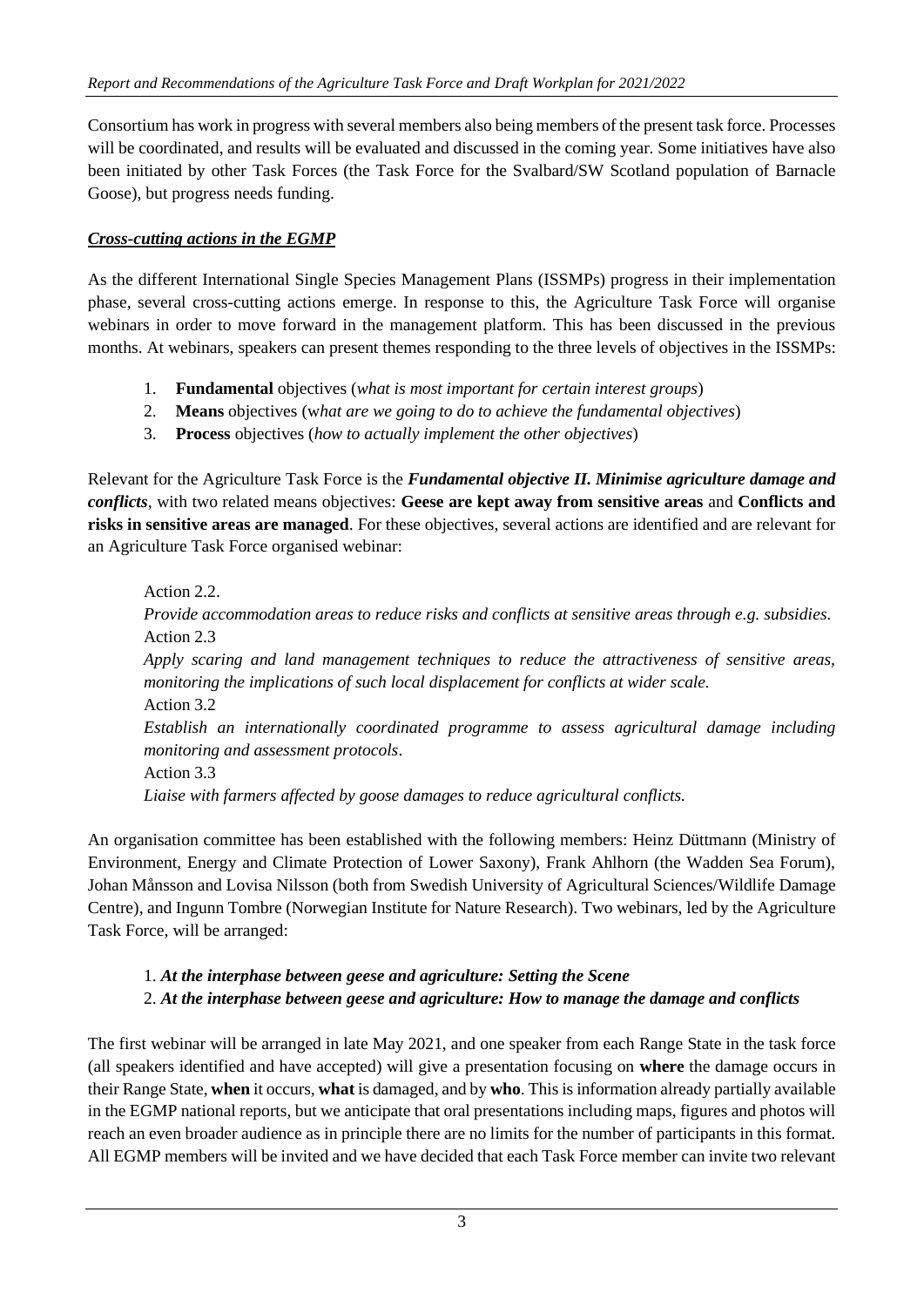participants. We find this "semi-open" webinar most feasible at this stage, and as pdf-files of the presentations will be available afterwards, messages will reach an even broader audience.

The second webinar will be arranged in autumn as a direct follow-up to the first webinar, and details will be decided and finalised at a later stage. Being arranged in this format, at the same day (three-hour webinars) with information from several EGMP Range States, we anticipate that it will be easier to compare the situation among Range States, sharing knowledge and guidance in goose management.

The Task Force also hopes to organise a face-to-face workshop in November, but content and details remain to be discussed depending on the pandemic situation.

### **4. Recommendations and Draft Workplan 2021/2022**

Activities in the Agriculture Task Force continue in 2021/2022, and will focus on the following:

- ➢ A continuation of the collection of information and present overviews of **ongoing and relevant activities** (the metadata-file in GitLab). Coordinates will also be added to each activity producing a map demonstrating where the different activities are implemented. A map like this can be presented at the EGMP webpage, where we also can produce a short note describing the content of the file and its availability and use.
- $\triangleright$  Arrange the two webinars as described above.
- $\triangleright$  Arrange a face-to-face workshop in November, but details must be finalised at a later stage (early autumn).
- $\triangleright$  Any other matters that may arise during the various processes in EGMP.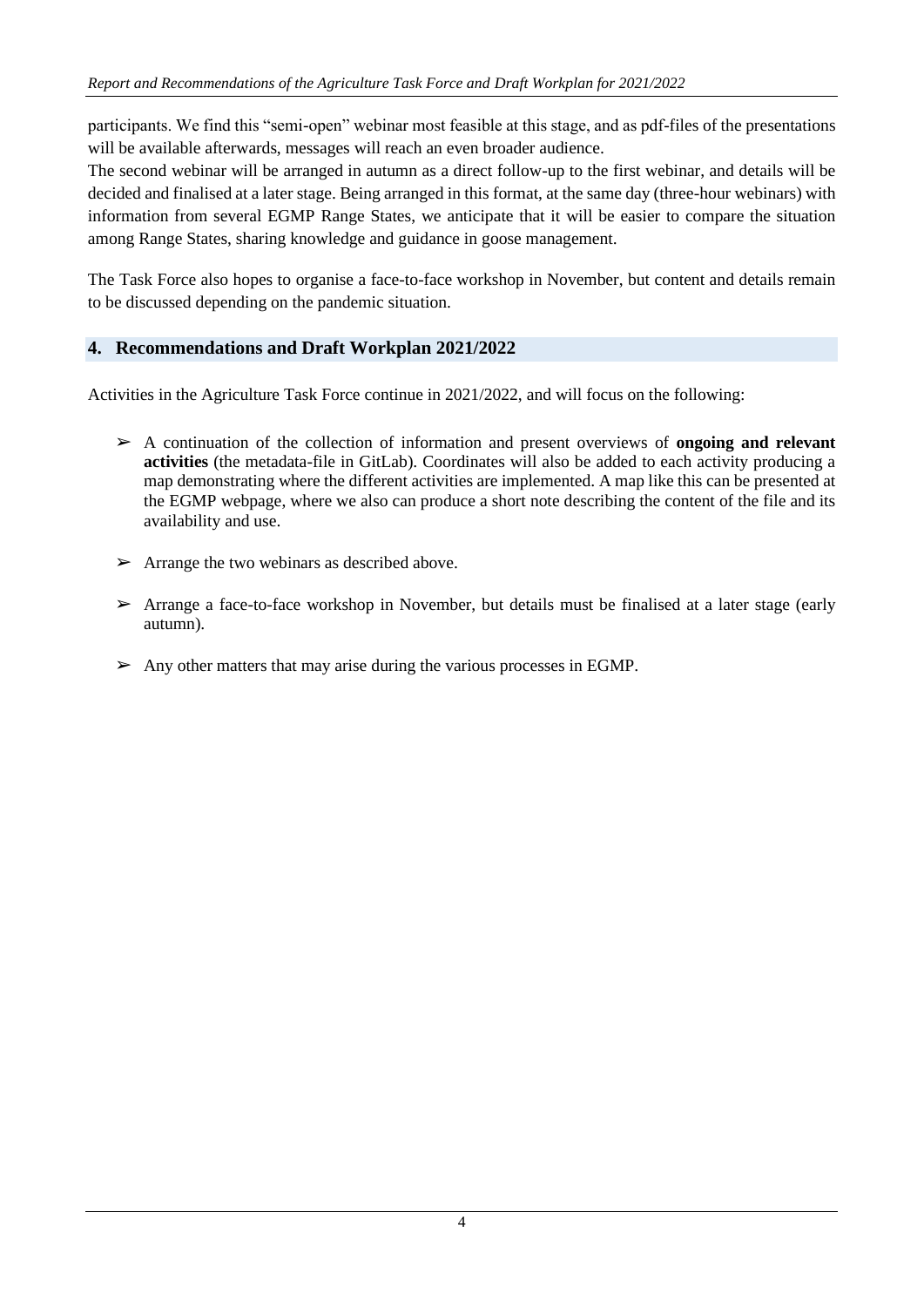*Table 1.* Agriculture Task Force Draft Workplan 2021/2022 (based on relevant actions from the Greylag Goose and Barnacle goose ISSMPs)

| <b>Actions from the ISSMP</b>                                                                                                                                                                                           | <b>Priority</b> | <b>Timescale</b>           | <b>Agri TF</b>                                                                                                                                                                                                                                                                                                                                                                                                                                                              |
|-------------------------------------------------------------------------------------------------------------------------------------------------------------------------------------------------------------------------|-----------------|----------------------------|-----------------------------------------------------------------------------------------------------------------------------------------------------------------------------------------------------------------------------------------------------------------------------------------------------------------------------------------------------------------------------------------------------------------------------------------------------------------------------|
| 2.3 Apply scaring and land management<br>techniques to reduce the attractiveness of<br>sensitive areas, monitoring the implications of<br>such local displacement for conflicts at wider scale                          | <b>High</b>     | Short/Rolling              | Webinars (one in spring and one in the<br>autumn 2021) will be arranged by the Agri TF,<br>where this will be dealt with. Presentations<br>will be from each range state, opening for<br>experience and knowledge sharing.                                                                                                                                                                                                                                                  |
| 3.2 Establish an internationally coordinated<br>programme to assess agricultural damage<br>including monitoring and assessment protocols                                                                                | <b>High</b>     | <b>Short</b>               | 1) Support the DC and MC as consultants in<br>the process, both during the development of<br>the impact models, as well as afterwards.<br>2) Discuss and share experience in a possible<br>workshop to be organised in autumn 2021                                                                                                                                                                                                                                          |
| 3.3 Liaise with farmers affected by goose damages<br>to reduce agricultural conflicts                                                                                                                                   | <b>High</b>     | Short/Rolling              | Communication and information about<br>preventive measures in order to reduce crop<br>damage and conflicts are important tasks in<br>the AGRI TF, and it is expected that activities<br>by members are communicated to the farmer<br>communities in each range state. The AGRI TF<br>also has representatives from this stakeholder<br>group, and farmers' representatives are<br>invited to Webinars (where pdf-files of the<br>presentations are distributed afterwards). |
| A.3 Maintain a spatially explicit database on goose<br>damage to agriculture, other flora and fauna and<br>risk to air safety                                                                                           | Essential       | Medium /<br><b>Rolling</b> | A file with available information in a metadata<br>overview about ongoing projects/activities<br>regarding geese and agriculture is compiled<br>(available via GitLab).                                                                                                                                                                                                                                                                                                     |
| B.1 Produce best practice guide on establishing<br>refuge areas (size, management, subsidies)                                                                                                                           | Medium          | <b>Short</b>               | Meet online, share experience and<br>knowledge. This will also be an issue to<br>consider at a webinar in 2021.                                                                                                                                                                                                                                                                                                                                                             |
| B.2 Provide guidance on conflict resolution and<br>how to make this consistent with the European<br>legal framework, including the Common<br><b>Agricultural Policy</b>                                                 | <b>High</b>     | <b>Short</b>               | Meet online, share experience and<br>knowledge                                                                                                                                                                                                                                                                                                                                                                                                                              |
| B.3 Create a toolbox for decisions in relation to<br>determining significant damage (including metrics,<br>benchmarking, verification, monitoring, various<br>management techniques to prevent damage,<br>compensation) | <b>High</b>     | <b>Short</b>               | Meet online, share experience and<br>knowledge. This will also be an issue to<br>consider at a webinar in 2021.                                                                                                                                                                                                                                                                                                                                                             |
| B.5 Share experience concerning methods to<br>prevent damage to agriculture and risks to human<br>health, air safety as well as to other flora and<br>fauna                                                             | Medium          | Medium                     | Discuss and share experience in a possible<br>workshop to be organised in autumn 2021.<br>This will also be an issue to consider at a<br>webinar in 2021.                                                                                                                                                                                                                                                                                                                   |
| C.1 Develop and implement a communication<br>strategy and plan                                                                                                                                                          | Medium          | Short/Rolling              | Continue the outreach activities by all<br>members of the AGRI TF.                                                                                                                                                                                                                                                                                                                                                                                                          |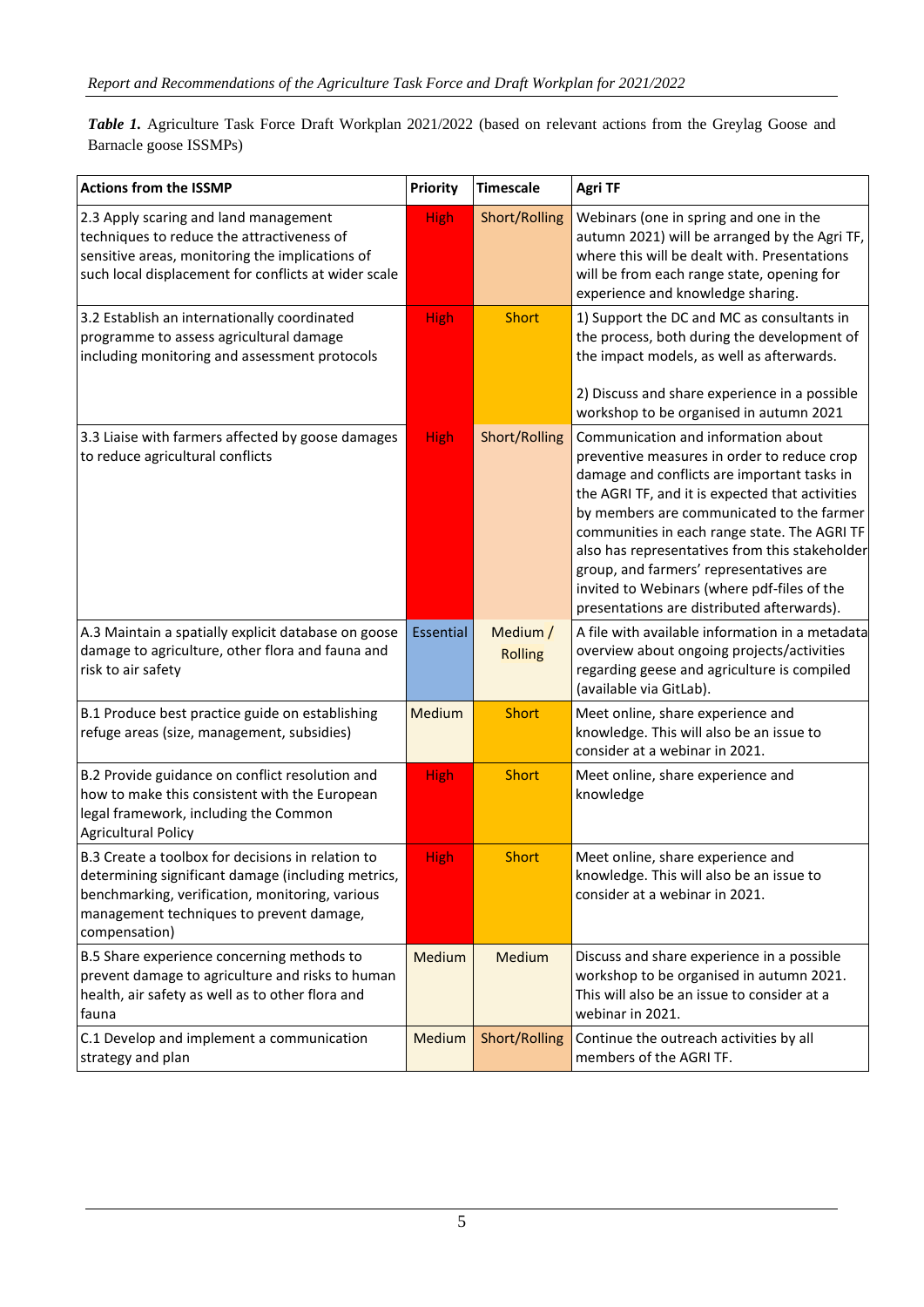| <b>Country/Organisation</b>   | Representative                 | <b>Affiliation</b>                                                                                              |  |
|-------------------------------|--------------------------------|-----------------------------------------------------------------------------------------------------------------|--|
| <b>Belgium</b>                | (Joost Vanpeteghem)            | Agriculture damage expert<br>Department of Agriculture and Fisheries,<br><b>Flemish Government</b>              |  |
|                               | Bram D'hondt                   | Expert species damage<br>Agency for Nature and Forests, Flemish<br>Government                                   |  |
|                               | Frank Huysentruyt              | Institute for Nature and Forest Research,<br><b>Flemish Government</b>                                          |  |
| <b>Denmark</b>                | Soren Rasmussen                | Danish Environment Protection Agency                                                                            |  |
|                               | <b>Anthony Fox</b>             | Aarhus University, Department of Bioscience                                                                     |  |
|                               | Lene Midtgaard                 | Danish Hunters Association                                                                                      |  |
| <b>Finland</b>                | Jukka Forsman                  | Natural Resource Institute Finland                                                                              |  |
| <b>Germany</b>                | Heinz Duettmann                | Ministry of Environment, Energy and Climate<br>Protection of Lower Saxony                                       |  |
| <b>Iceland</b>                | Bjarni Jónasson                | <b>Environment Agency of Iceland</b>                                                                            |  |
| <b>Netherlands</b>            | <b>Bart Nolet</b>              | Animal Ecology,<br>Netherlands Institute of Ecology                                                             |  |
|                               | Mark Westebring                | The Fauna Fund                                                                                                  |  |
| <b>Norway</b>                 | Ingunn Tombre<br>(Coordinator) | Norwegian Institute for Nature Research,<br>Department of Arctic Ecology                                        |  |
|                               | Ove Martin Gundersen           | Norwegian Farmers' Union                                                                                        |  |
| <b>Sweden</b>                 | Johan Månsson                  | Swedish University of Agricultural Sciences<br>/Wildlife Damage Center                                          |  |
|                               | Lovisa Nilsson                 | Swedish University of Agricultural Sciences<br>/Wildlife Damage Center                                          |  |
| <b>Ukraine</b>                | Olesya Petrovych               | Chief Specialist in Department of Protected<br>Areas<br>Ministry of Ecology and Natural Resources of<br>Ukraine |  |
|                               | Vasyl Kostiushyn               | Institute of Zoology NAS of Ukraine,<br>Department of Monitoring and Conservation of<br>Animals                 |  |
| <b>United Kingdom</b>         | Rae McKenzie                   | <b>Scottish Natural Heritage</b>                                                                                |  |
| <b>BirdLife International</b> | Ariel Brunner                  | BirdLife Europe/BirdLife International                                                                          |  |
| Copa Cogeca                   | <b>Klaus Borde</b>             | Copa Cogeca                                                                                                     |  |
| <b>FACE</b>                   | Cy Griffin                     | <b>FACE</b>                                                                                                     |  |

# **Annex 1. Members of the Agriculture Task Force as of April 2021**